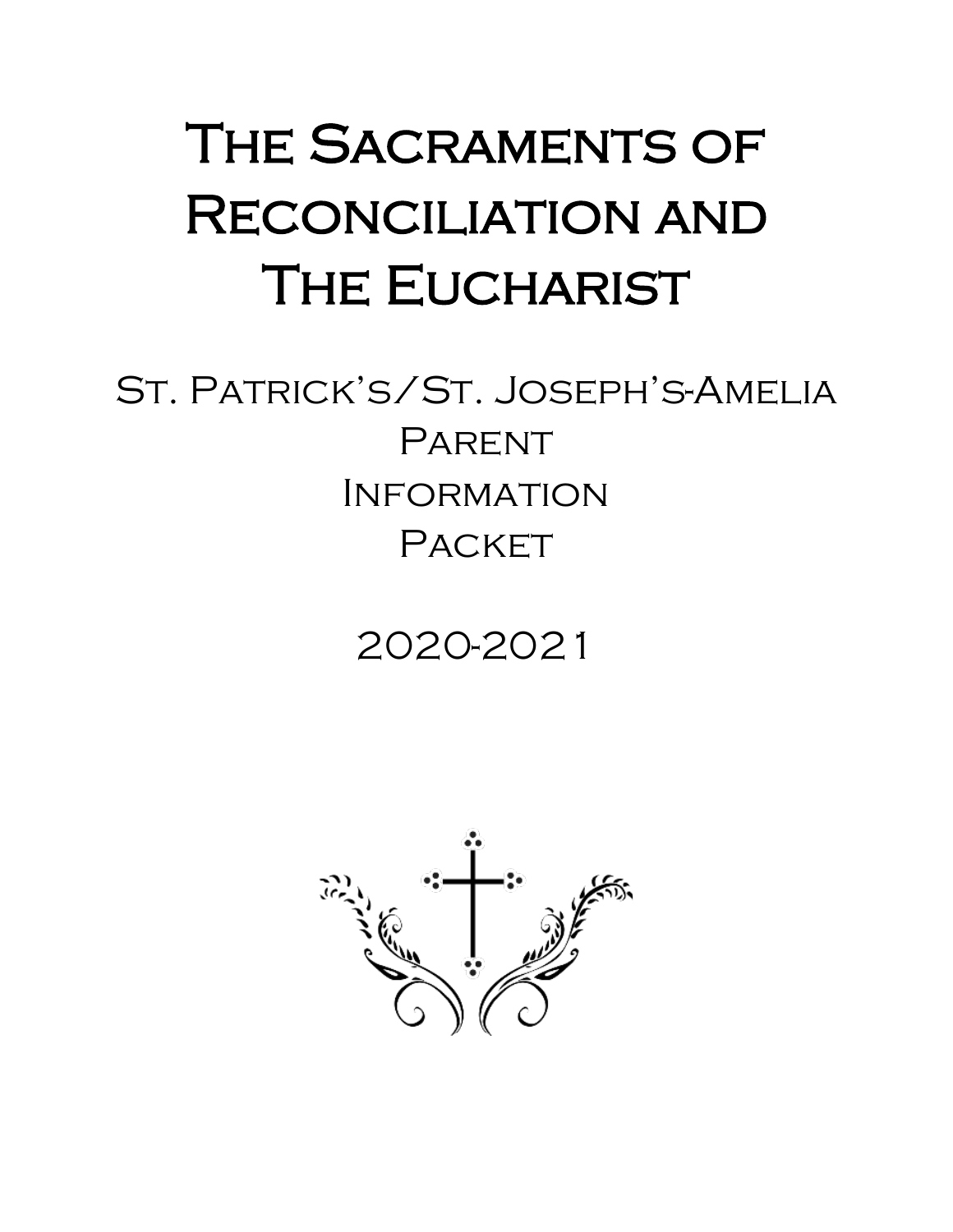Parents/Guardians of First Communicant,

This packet is intended to assist you in knowing the responsibilities you have in preparing your child for the reception of First Reconciliation and First Holy Communion. In this packet you will find important dates which require your presence and participation. You will also find the parental consent form, some information on the Church's understanding of the responsibility of parents/guardians in being the first teachers of their children in the ways of faith, and other useful information you should be teaching your children as they prepare to receive these sacraments.

We, the parishes of St. Patrick's and St. Joseph's-Amelia, look forward to celebrating these wonderful accomplishments with your child and your family. May God bless them with the grace to persevere in their faith.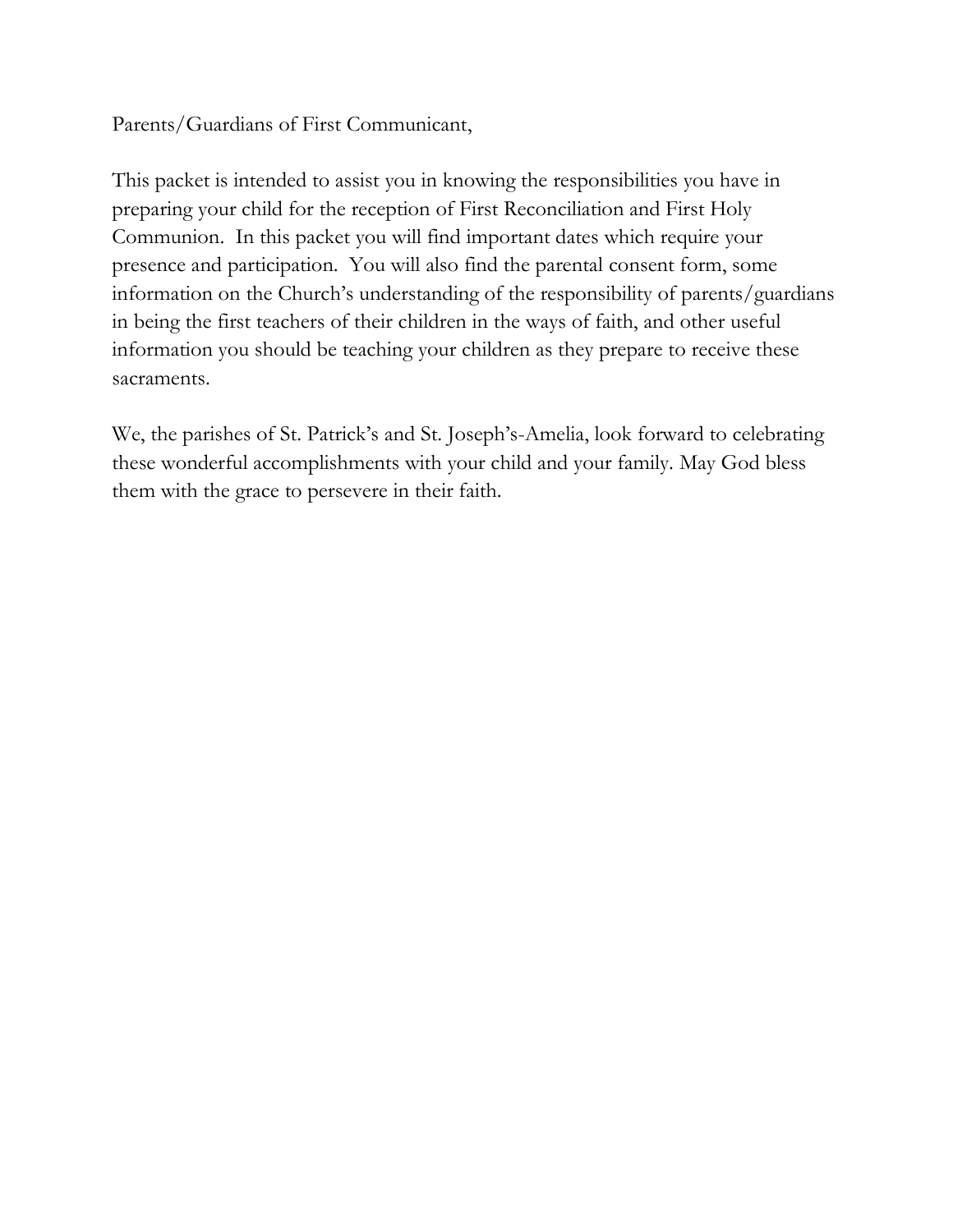### **Important Dates for Second Grade Communicants and Their Parents/Guardians**

**First Reconciliation:** DATE & TIME TO BE DETERMINED DRESS CODE: Casual – please no sweatpants or clothes with holes

**First Communion Pictures & Practice:** DATE & TIME TO BE DETERMINED

DRESS CODE: Outfit to be worn at First Communion Ceremony Females: White dress (veils & gloves optional) Males: Black dress pants & white dress shirt

**First Communion Ceremony:** DATE & TIME TO BE DETERMINED DRESS CODE: Females: White dress (veils & gloves optional) Males: Black dress pants & white dress shirt (ties optional)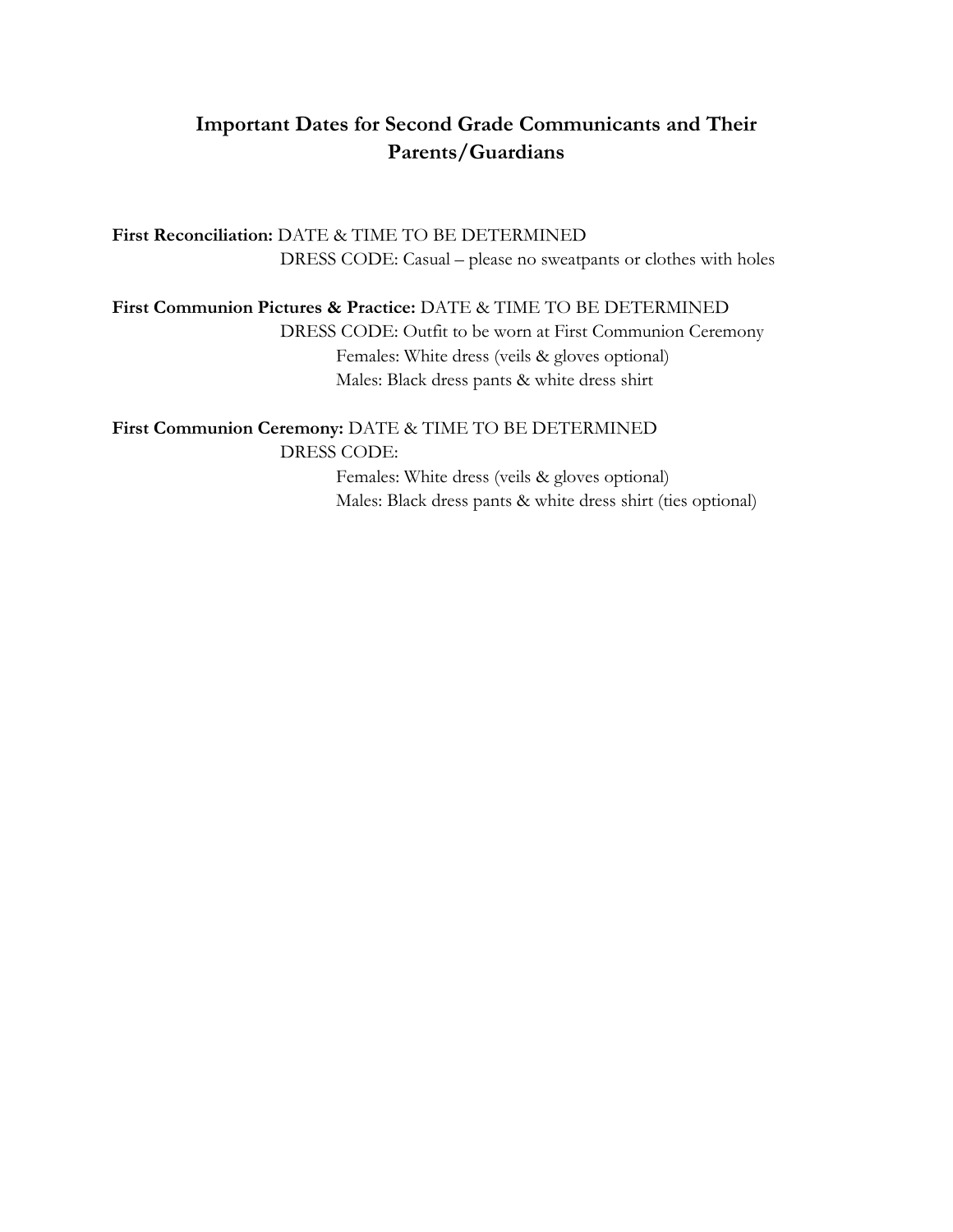## *Parental Consent form For First Reconciliation and First Communion*

I hereby give consent for my child to take part in preparation classes for First Reconciliation and First Holy Communion at St. Patrick's Church/St. Joseph's-Amelia Church.

**\*\*\*Please place a check mark next to the church you desire your child to receive First Communion at.\*\*\***

\_\_\_\_\_\_\_\_ St. Patrick's Church-O'Neill \_\_\_\_\_\_\_\_ St. Joseph's-Amelia

My child has been baptized at

*Name of Church*

*City and State Date of Baptism*

\_\_\_\_\_\_\_\_\_\_\_\_\_\_\_\_\_\_\_\_\_\_\_ \_\_\_\_\_\_\_\_\_\_\_\_\_\_\_\_\_

**\*\*\* Please send a copy of your child's Baptismal Certificate to St. Patrick's Church.\*\*\***

Child's Full Name

Child's Place and Date of Birth \_\_\_\_\_\_\_\_\_\_\_\_\_\_\_\_\_\_\_\_\_\_\_\_\_\_\_\_\_\_\_\_\_\_\_\_\_\_\_\_\_\_\_\_

Father's Name \_\_\_\_\_\_\_\_\_\_\_\_\_\_\_\_\_\_\_\_\_\_\_\_\_\_\_\_\_\_\_\_\_\_\_\_\_\_\_\_\_\_\_\_\_\_\_\_\_\_\_\_\_\_\_\_\_

Mother's Maiden Name \_\_\_\_\_\_\_\_\_\_\_\_\_\_\_\_\_\_\_\_\_\_\_\_\_\_\_\_\_\_\_\_\_\_\_\_\_\_\_\_\_\_\_\_\_\_\_\_\_\_

| Signature of Parent |  |
|---------------------|--|
|                     |  |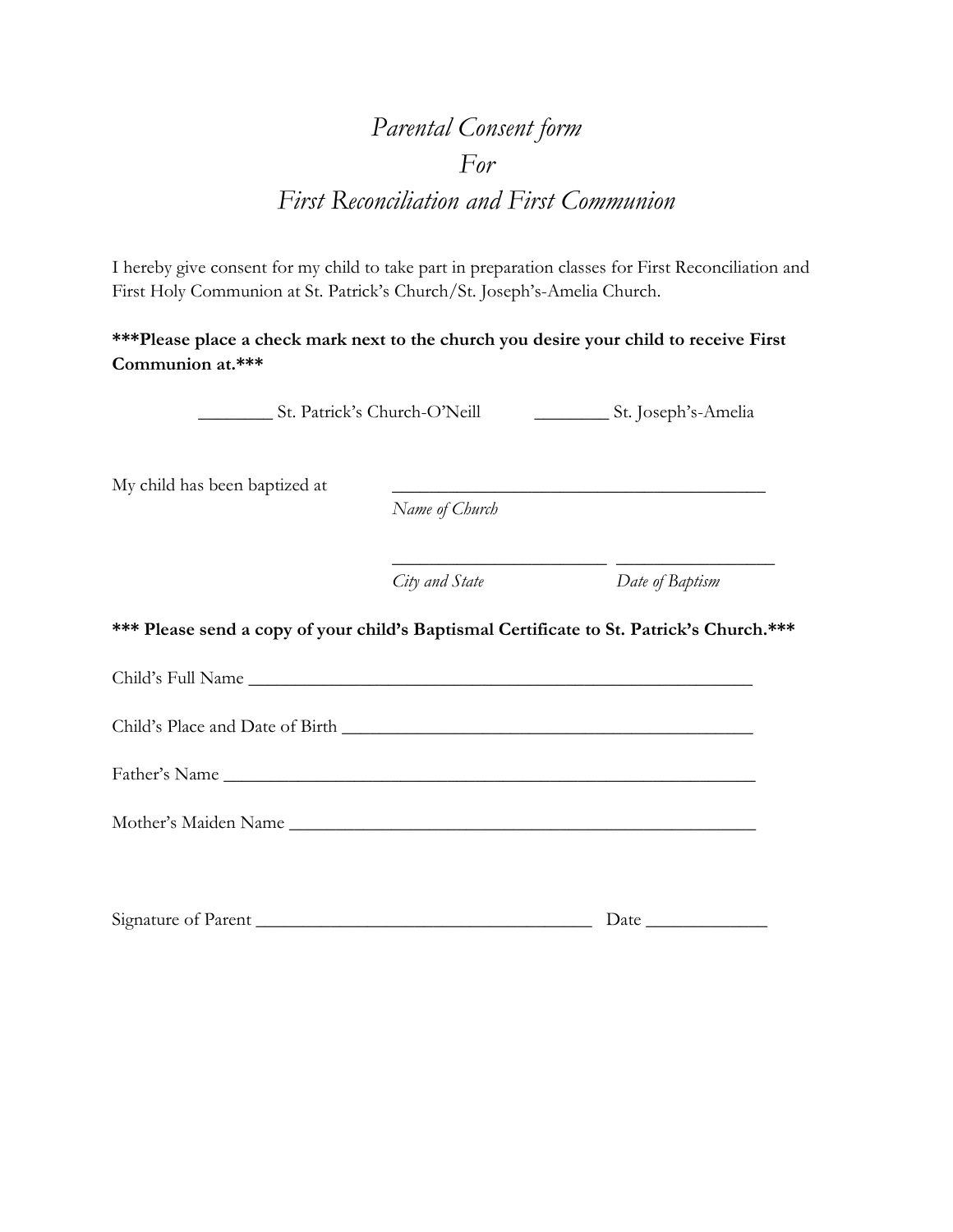The Catechism of the Catholic Church describes for us the role of the family in preparing their children to receive the sacraments. It also describes the nature of the sacraments and their effect in the lives of your children. As parents, it is your responsibility to nurture your child and teach them about their faith.

#### **THE CHRISTIAN FAMILY**

"The Christian family constitutes a specific revelation and realization of ecclesial communion, and for this reason it can and should be called a *domestic church.*" It is a community of faith, hope, and charity; it assumes singular importance in the Church, as is evident in the New Testament.

The Christian family is a communion of persons, a sign and image of the communion of the Father and the Son in the Holy Spirit. In the procreation and education of children it reflects the Father's work of creation. It is called to partake of the prayer and sacrifice of Christ. Daily prayer and the reading of the Word of God strengthen it in charity.

#### **RECONCILIATION**

"On the evening of that day, the first day of the week," Jesus showed himself to his apostles. "He breathed on them, and said to them: 'Receive the Holy Spirit. If you forgive the sins of any, they are forgiven; if you retain the sins of any, they are retained'" (*Jn* 20:19, 22-23).

"You were washed, you were sanctified, you were justified in the name of the Lord Jesus Christ and in the Spirit of our God." One must appreciate the magnitude of the gift God has given us in the sacraments of Christian initiation in order to grasp the degree to which sin is excluded for him who has "put on Christ." But the apostle John also says: "If we say we have no sin, we deceive ourselves, and the truth is not in us." And the Lord himself taught us to pray: "Forgive us our trespasses," linking our forgiveness of one another's offenses to the forgiveness of our sins that God will grant us.

#### **THE EUCHARIST**

The Eucharist is "the source and summit of the Christian life." "The other sacraments, and indeed all ecclesiastical ministries and works of the apostolate, are bound up with the Eucharist and are oriented toward it. For in the blessed Eucharist is contained the whole spiritual good of the Church, namely Christ himself." Jesus said: "I am the living bread that came down from heaven; if any one eats of this bread, he will live forever;...he who eats my flesh and drinks my blood has eternal life and...abides in me, and I in him" (*Jn*6:51, 54, 56).

Communion with the Body and Blood of Christ increases the communicant's union with the Lord, forgives his venial sins, and preserves him from grave sins. Since receiving this sacrament strengthens the bonds of charity between the communicant and Christ, it also reinforces the unity of the Church as the Mystical Body of Christ.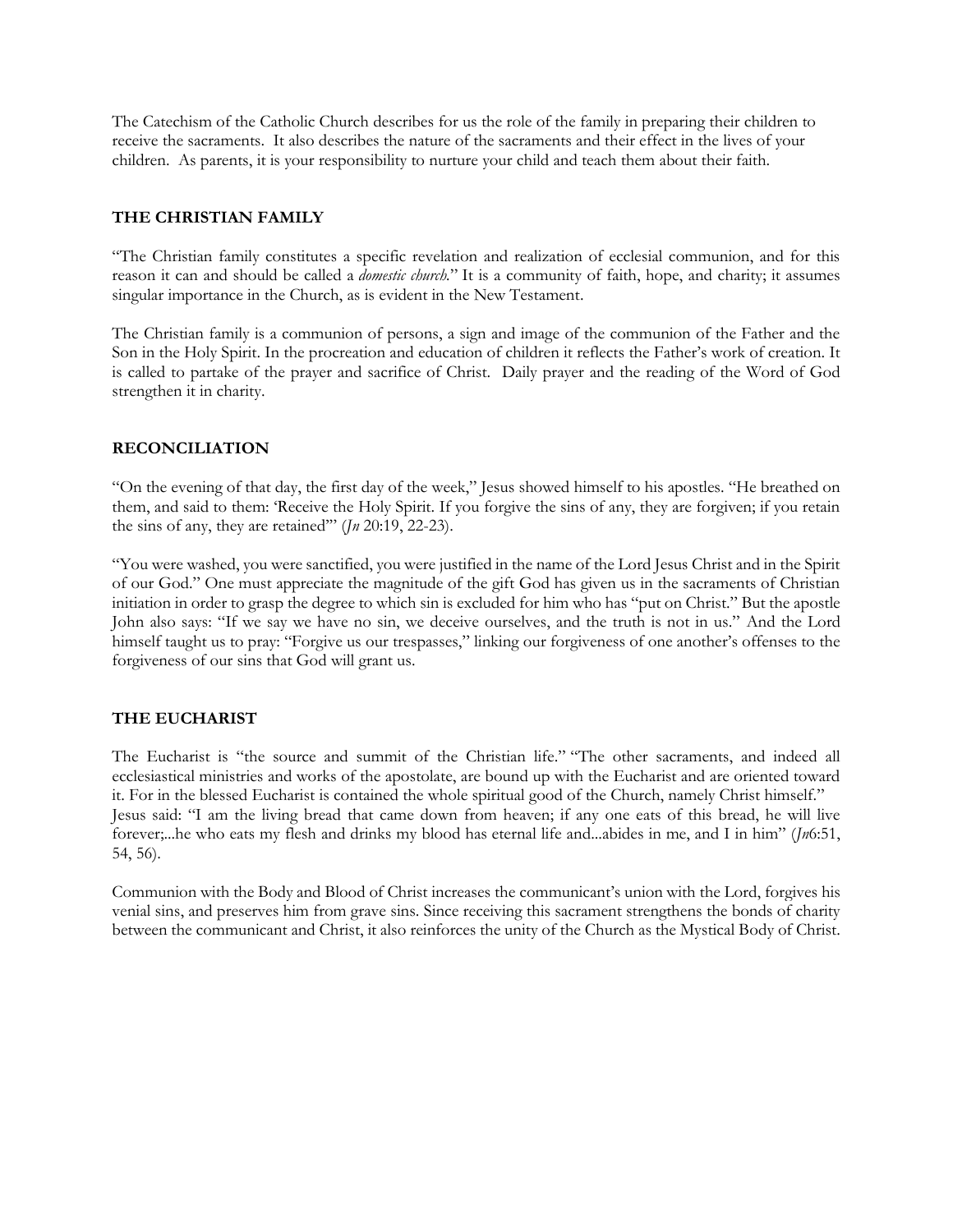#### **Things parents/guardians can do to help their child grow in holiness….**

- PRAY daily with your children. Ex. meal prayers, bedtime, etc. Encourage them to practice the prayers learned in class (Our Father, Glory Be, etc.) A copy of prayers is attached. Highly encourage them to just have a conversation with Jesus; it is all about building a strong relationship with Him.
- Come to Mass EVERY Sunday. This is the law of the Church, and it is a sin to miss Mass unless you are sick, or for other serious (grave) reasons. Start this habit with your children, and when they grow up, they will continue the habit on their own.
- After First Reconciliation, bring your child to confession at least once every two or three months.
- Remember to teach your child to be grateful for all the good things they have, because they have been given to them by God.
- Teach your child to pray the rosary. The rosary is an especially powerful form of prayer. Our Lady will draw you closer to her and to Jesus.
- You can also teach them the 10 Commandments.
- Teach them how to be charitable. Charity means treating others as we want to be treated, and loving God and our neighbors. Show your child how to treat people with kindness rather than hatred. Ex. When you are mad at a driver in your car, don't show your anger. Instead, teach your child how to pray for them.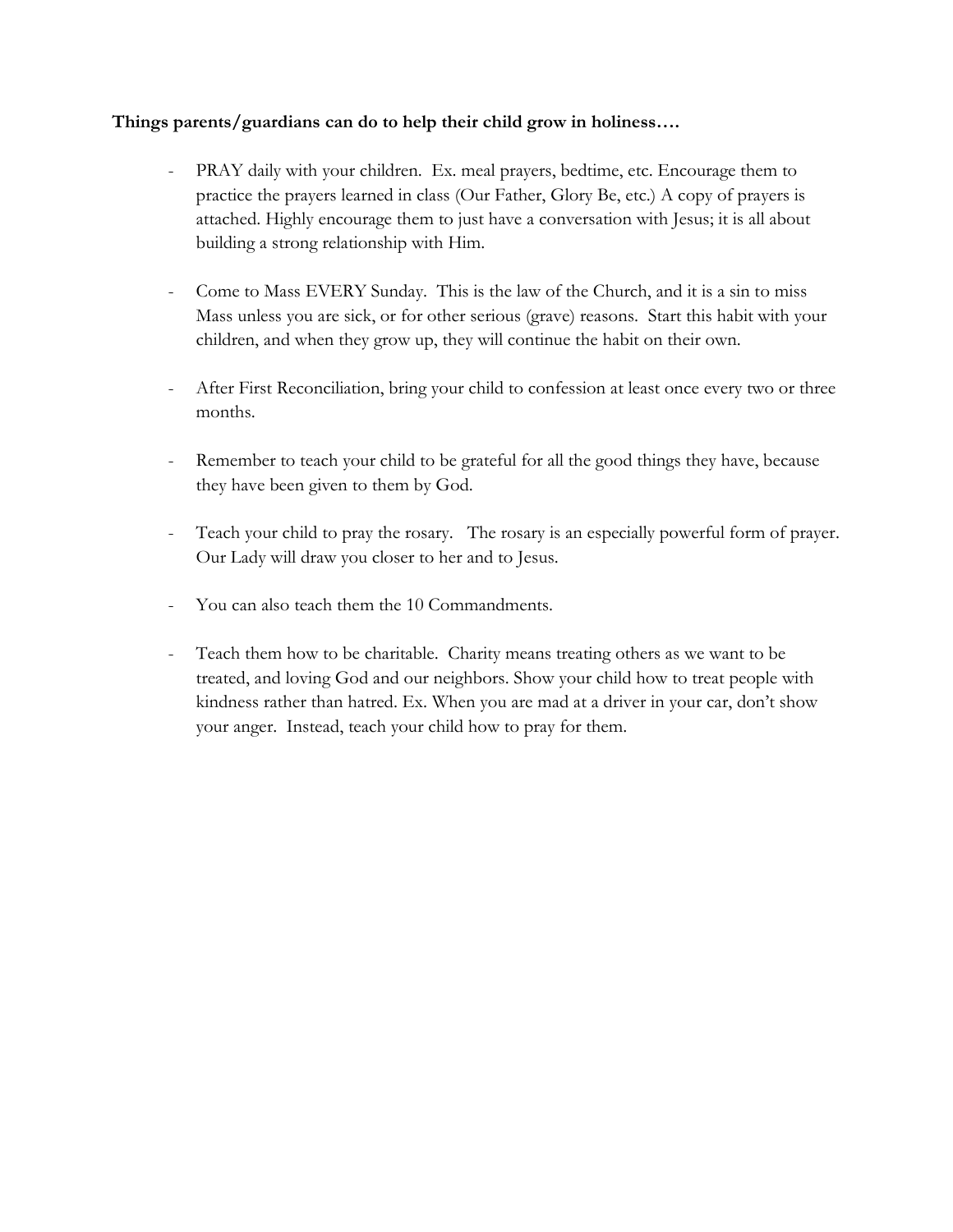### **Prayers of the Catholic Church**

#### **The Our Father**

Our Father, Who art in heaven, Hallowed be Thy Name. Thy Kingdom come. Thy Will be done, on earth as it is in Heaven. Give us this day our daily bread. And forgive us our trespasses, as we forgive those who trespass against us. And lead us not into temptation, but deliver us from evil. Amen.

#### **The Hail Mary**

Hail Mary, Full of Grace, The Lord is with thee. Blessed art thou among women, and blessed is the fruit of thy womb, Jesus. Holy Mary, Mother of God, pray for us sinners now, and at the hour of death. Amen.

#### **The Glory Be**

Glory be to the Father, and to the Son, and to the Holy Spirit. As it was in the beginning, is now, and ever shall be, world without end. Amen.

#### **The Ten Commandments for Kids**

*(this is written in language a child should be able to understand)*

- We will worship God alone.
- We will use our words to praise and honor God. No bad words.
- We will save one day a week for rest and worship and we will go to church.
- We will listen to our moms and dads and obey them.
- We will not hate people or hurt others with our words and actions.
- We will respect our bodies and the bodies of other people.
- We will not take what doesn't belong to us.
- We will tell the truth.
- We will honor people who are married.
- We will be thankful for God's good gifts to us and not complain.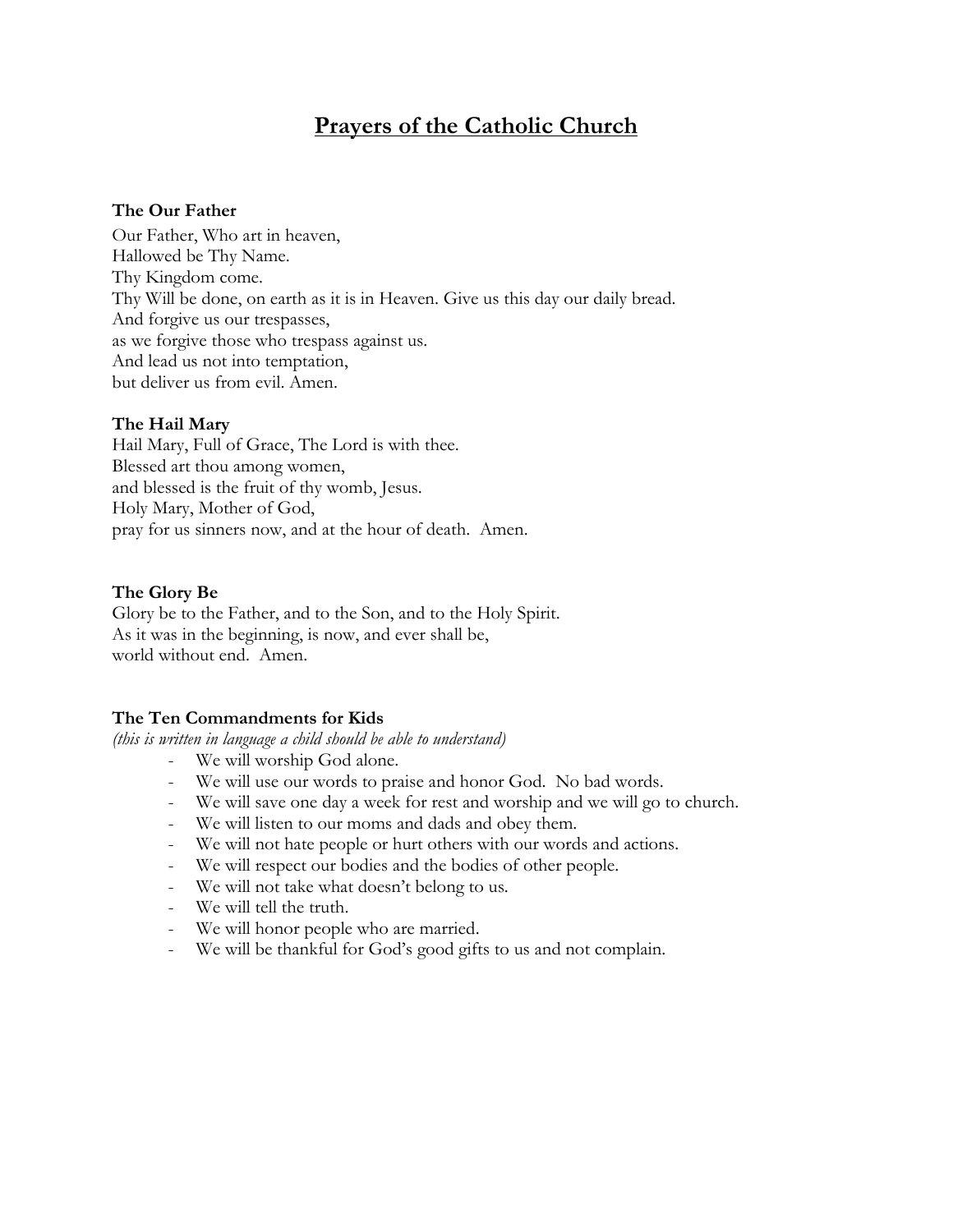#### **Terms used in Reconciliation**

- Sacrament Jesus being present to us even though we can't see him.
- Sin when we make a choice to disobey God's rules.
- Confession when we tell the priest our sins.
- Penance  $-$  a prayer we must say to show Jesus we are sorry for sinning.
- Absolution when Jesus forgives us for sinning.
- Contrition being sorry for sinning.
- Temptation those times we want to do something wrong rather than something good.

#### **Terms used in First Holy Communion**

- Host the bread we receive which has become the Body of Jesus
- Precious Blood the wine we receive which has become the Blood of Jesus
- Chalice the cup which holds the Blood of Jesus
- The Eucharist another name for the Body and Blood of Jesus
- Sacred something that has been blessed for holy use
- Amen the word which says "I believe"
- Folded hands holding your hands together shows you are praying.

#### **Options for Reconciliation**

Each child has an option of sitting in a chair and facing the priest, or kneeling behind the screen to make their confession. This is the private choice of the child and not something the parent should decide for them.

#### **Options for Receiving Communion**

Each child has an option of receiving Communion either on the tongue or in their hands. While this too is a private choice for each communicant, the Church does say that reception on the tongue is preferred because receiving on the hand may result in dropping the Holy Body of Jesus. For reception on the tongue, the child would approach and bow. The priest would say "The Body of Christ" and the child would respond "Amen." Then they would open their mouths and slightly stick out their tongue while the priest placed it on the tongue. For reception in the hand, the communicant would approach, bow slightly, and cup one hand in the other, forming a "throne" in which the priest will place the Body of Jesus. The communicant should raise their hands up toward Father. The priest will say "The Body of Christ" and the communicant will respond "Amen". The priest will place the host in their hands, and they will reverently take the host and place it in their mouths while standing there. Then then will make the sign of the cross and move to the cup.